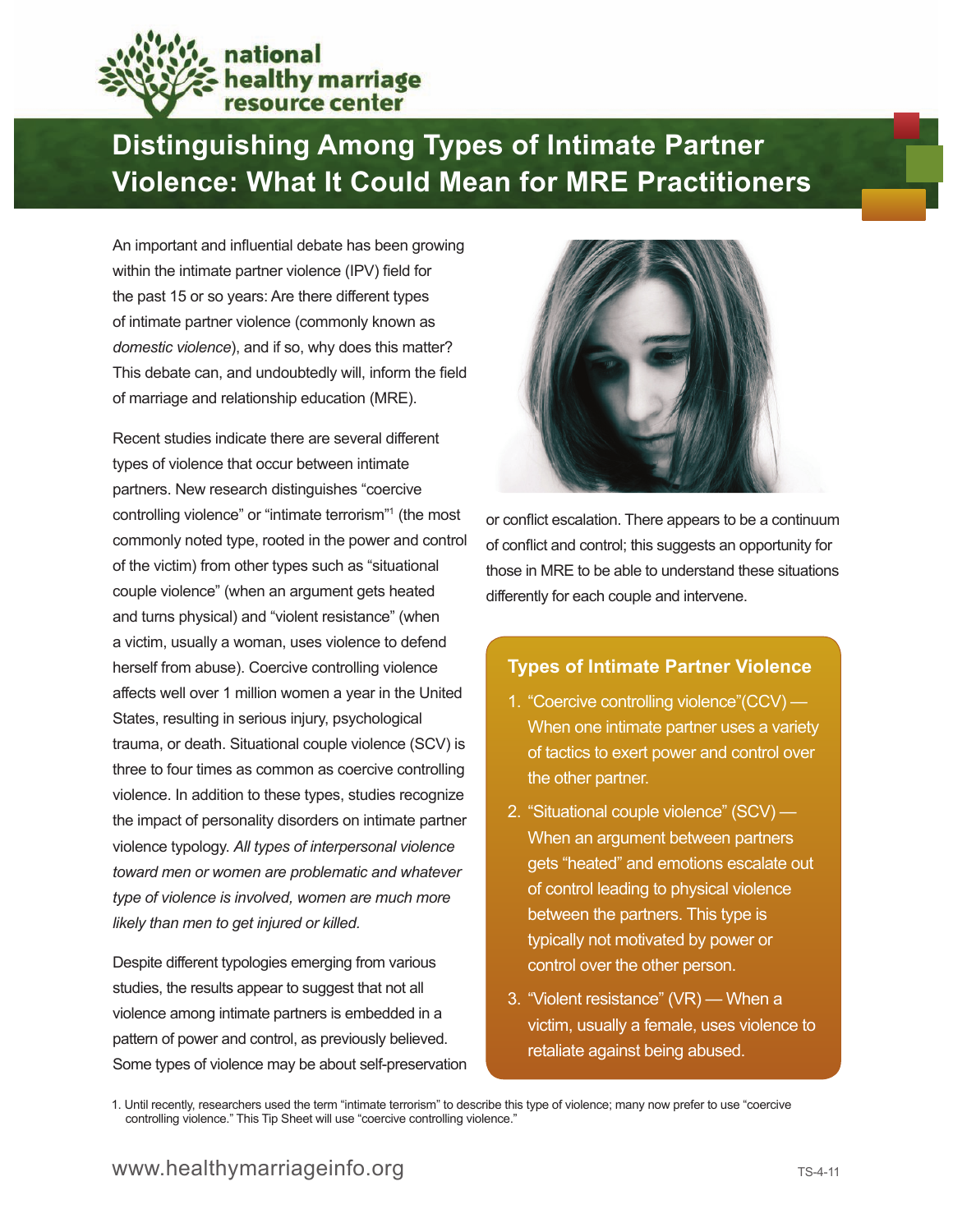Practitioners are cautioned that if they do not differentiate between IPV types and highlight signs of greatest danger, it may be harder for those who need to be referred to extensive services to get help. The differentiation of intimate partner violence types, at minimum, increases awareness and understanding of what may be happening for couples. It may also help develop better screening methods to identify intimate partner violence and more clearly inform appropriate intervention strategies. This Tip Sheet is intended to offer suggestions for MRE services to address IPV typologies. Keep in mind this information is emerging, so these tips are intended to be general, guiding principles. MRE providers are encouraged to begin a dialogue with their local IPV service provider to talk about typologies and discuss strategies for screening and referral.

The ability to clearly distinguish when a couple might or might not benefit from MRE is an important issue. Marriage and relationship education, as it is typically presented today, may be useful to some couples who experience situational couple violence (where learning to manage their anger skillfully and to cope with everyday life more effectively could be a helpful form of intervention, although other interventions may still be needed). But for those experiencing coercive controlling violence, the assumption that learning effective communication and conflict resolution skills is enough may put people at high risk for further harm. Some researchers argue that those couples who are experiencing coercive controlling violence will typically not attend MRE classes and thus "selfselect" out of an MRE program. However, this has not been empirically proven.

So what is a marriage educator to make of all of this? Here are some things to consider:

- 1. IPV concerns need to be integrated into many MRE program components—it's not just screening that matters. In consultation with IPV experts, all healthy marriage curricula developers, program administrators and educators—including those with "open admissions" or no contact with their audience prior to service delivery—need to take responsibility for integrating sound information about IPV, available services, and safety strategies in their curricula, marketing materials, and public information messages.
- 2. The research on IPV typologies has been both misunderstood and misused to imply that SCV is not a significant concern when, in fact, SCV can escalate into very dangerous or lifethreatening situations.
- 3. In programs with a protocol to screen for IPV, review the screening questions again to see if changes in the wording of the questions might elicit additional information from couples. Discuss this with the intimate partner violence (domestic violence) professional your organization has partnered with.
- 4. Where there is concern identified, determine if mental health professionals and intimate partner violence professionals from community-based organizations in your area can collaboratively assess the situation to determine safe interventions for the couple. For couples experiencing the types of violence associated with coercive controlling violence